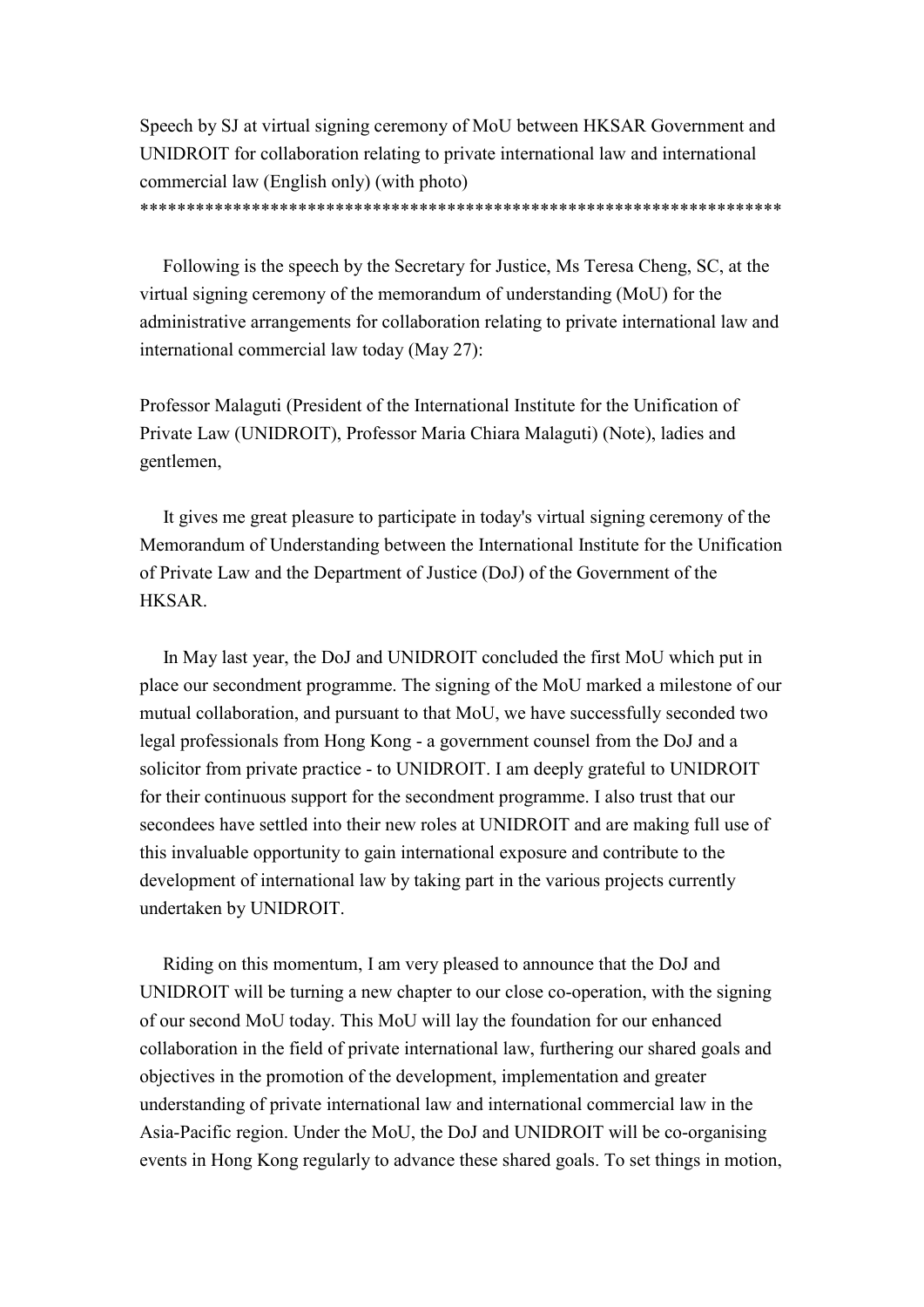in November this year, we will be jointly launching with UNIDROIT the inaugural Asia-Pacific Private International Law Summit in Hong Kong. The Summit, which will be held biennially, will be one of the flagship events of our Hong Kong Legal Week.

The conclusion of the MoU would not have been possible without the staunch support of the Central People's Government, for which I am most sincerely grateful. The signing of the MoU today is a clear manifestation of the intrinsic advantages that Hong Kong enjoys under the policy of "one country, two systems" as codified in our Basic Law. It is our duty to earnestly uphold, honour and respect this policy which underpins Hong Kong's continuing prosperity.

I also wish to express my most heartfelt appreciation to eBRAM for providing the necessary technical support for this virtual signing, as well as to congratulate eBRAM for its recent achievements, being officially listed by APEC (Asia-Pacific Economic Cooperation) as one of the very first batch of online dispute resolution (ODR) service providers under the APEC Collaborative Framework for Online Dispute Resolution of Cross-Border Business-to-Business Disputes, and awarded a Bronze Medal at this year's International Exhibition of Inventions of Geneva, one of the most significant annual events in the world devoted exclusively to inventions. We are much encouraged to see that Hong Kong's homegrown service provider of ODR and related services has earned international recognition.

Virtual signing and ODR are only a few of the many recent breakthroughs in lawtech which have cast a transformative impact on the way business is conducted. As the use of lawtech becomes increasingly prevalent, the interplay between law and technology will no doubt be a topic which continues to attract significant international attention. This is an area of great interest to both the DoJ and UNIDROIT, and it is my hope that our synergy under the MoU will bring about fresh perspectives and new achievements in this area.

Finally, I would like to express my deepest gratitude to UNIDROIT for their continuing trust and support to the DoJ. With the signing of the MoU today, our relationship with UNIDROIT has been as close as ever. I look forward to collaborating closely with UNIDROIT in areas of our common interest in furtherance of this MoU and to meeting Professor Malaguti, as well as all of you, in person very soon. Thank you.